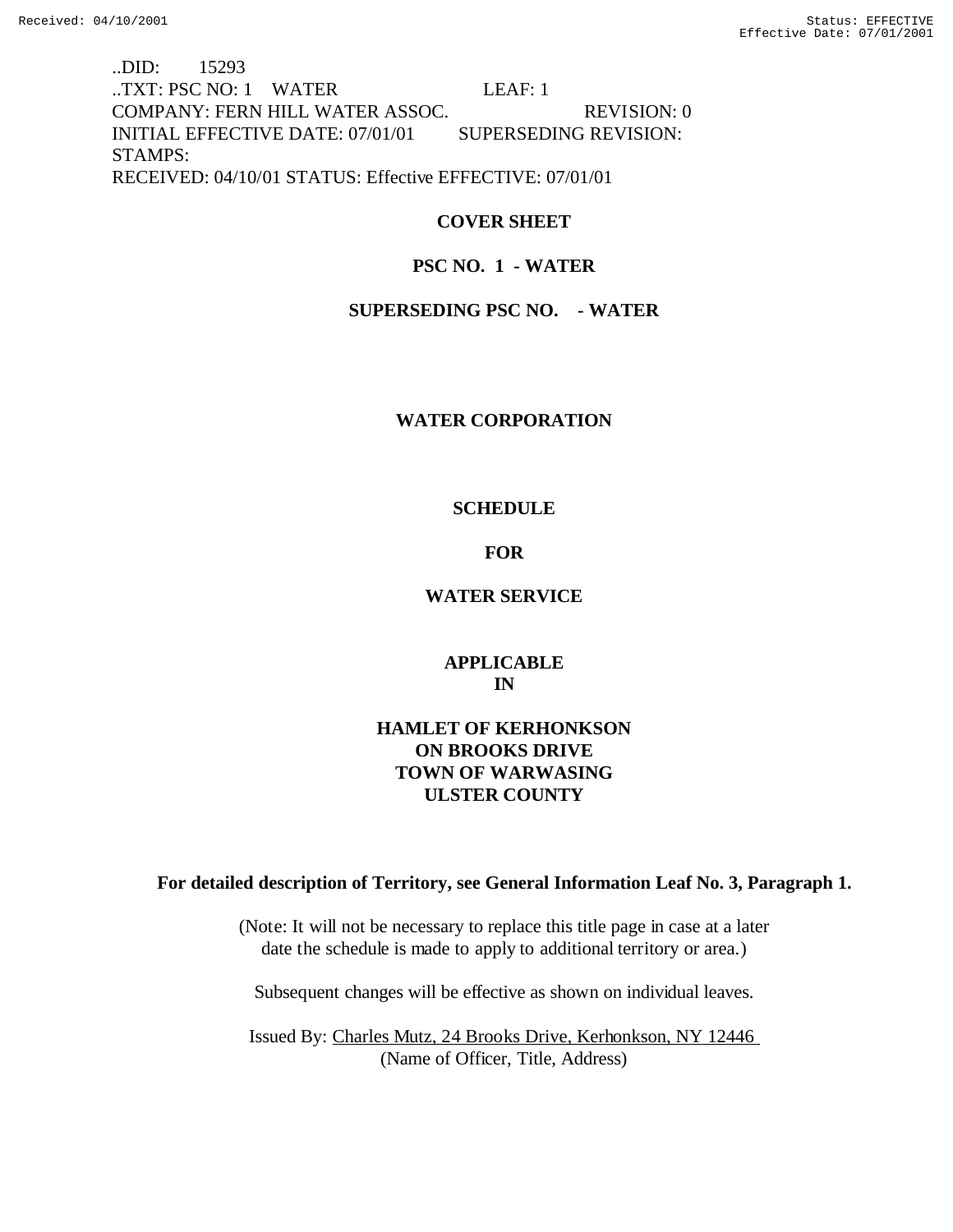..DID: 15301 ..TXT: PSC NO: 1 WATER LEAF: 2 COMPANY: FERN HILL WATER ASSOC. REVISION: 0 INITIAL EFFECTIVE DATE: 07/01/01 SUPERSEDING REVISION: STAMPS: RECEIVED: 04/10/01 STATUS: Effective EFFECTIVE: 07/01/01

#### **TABLE OF CONTENTS**

# **GENERAL INFORMATION LEAF NO.** 1. Territory 3 2. Application for Water Service 3 3. Deposits - Security 3 4. Deposits - Interest 4 5. Deposits - Return 4 6. Deposits - Other 4 7. General Rules 5 - 6 8. Metered Service 6 - 7 9. Unmetered Service 7 10. Extension of Mains 7 11. Discontinuance of Service - Non-payment 7 - 8 12. Discontinuance of Service - Other 8 - 9 13. Discontinuance of Residential Service - Special Procedures 9 14. Deferred Payment Agreements 9 15. Complaint Handling Procedures 10 16. Restoration of Service 10 - 11 17. Interest on Customer Overpayments 11 18. Regulation 11 **RATES** Service Classification No. 1 12 Issued By: Charles Mutz, 24 Brooks Drive, Kerhonkson, NY 12446

(Name of Officer, Title, Address)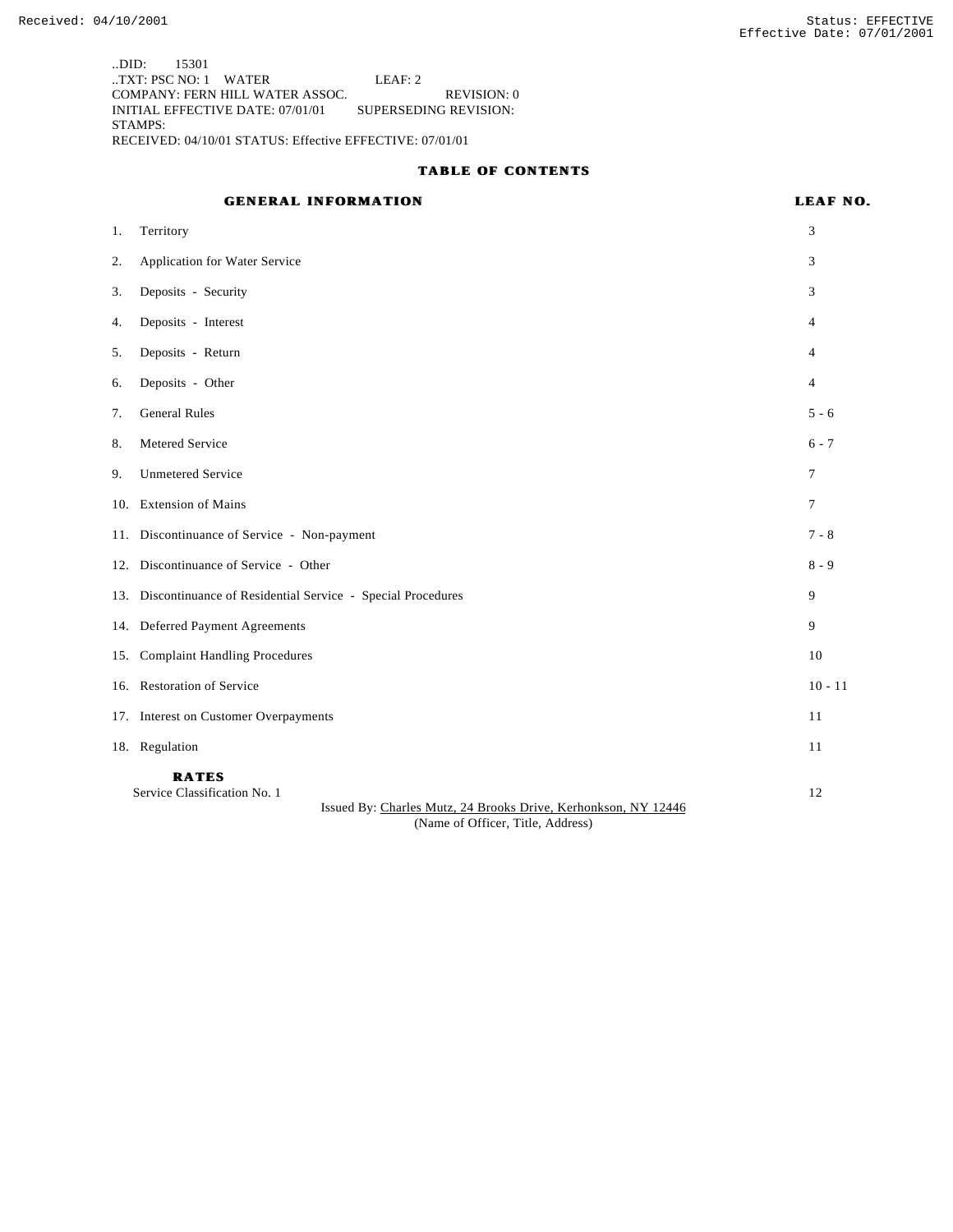..DID: 15302 ..TXT: PSC NO: 1 WATER LEAF: 3 COMPANY: FERN HILL WATER ASSOC. REVISION: 0 INITIAL EFFECTIVE DATE: 07/01/01 SUPERSEDING REVISION: STAMPS: RECEIVED: 04/10/01 STATUS: Effective EFFECTIVE: 07/01/01

#### **GENERAL INFORMATION**

- 1. Territory (County, Town, Development, Streets, etc.) HAMLET OF KERHONKSON, ON BROOKS DRIVE TOWN OF WARWASING ULSTER COUNTY
- 2. Application for Water Service
	- A. Written application for service may be required.
	- B. A separate application may be required for each premises.
	- C. Premises may be subject to inspection by the company.
	- D. Applications need not be accepted from customers with charges due on any water accounts with the company. The company must accept an application if the customer enters into a deferred payment agreement.
	- E. Service pipe installations are subject to company approval.
- 3. Deposits Security
	- A. As a condition of receiving service, the company may require a deposit from customers that are delinquent (having a bill remaining unpaid 23 days from the date mailed), seasonal, short term or temporary or who have had service terminated for non-payment during the preceding 6 months. In addition, a deposit may also be required from a non-residential customer whose credit has not been established with the company. A delinquent customer shall be provided with a written notice 20 days before the deposit is assessed which states that failure to make timely payments will permit the company to require a deposit from such customer.
	- B. Deposits from applicants and customers may not exceed two times the estimated average monthly bill for a calendar year, except in the case of customers whose usage varies widely where deposits may not exceed twice the average monthly bill for the peak season.
	- C. The company shall perform an annual review of the billing history of every customer who has a deposit with the company to assure that a deposit is still required under (3A) above and that the amount of the deposit conforms with (3B) above. The company reserves the right to review the deposit at any time. If a review shows that the deposit held falls short of the amount the company may require by 25 percent or more, the company may require the payment of an additional amount. If a review shows that the deposit held exceeds the amount required by 25 percent or more, the company shall refund the excess to the customer. The customer may request a downward revision of the deposit.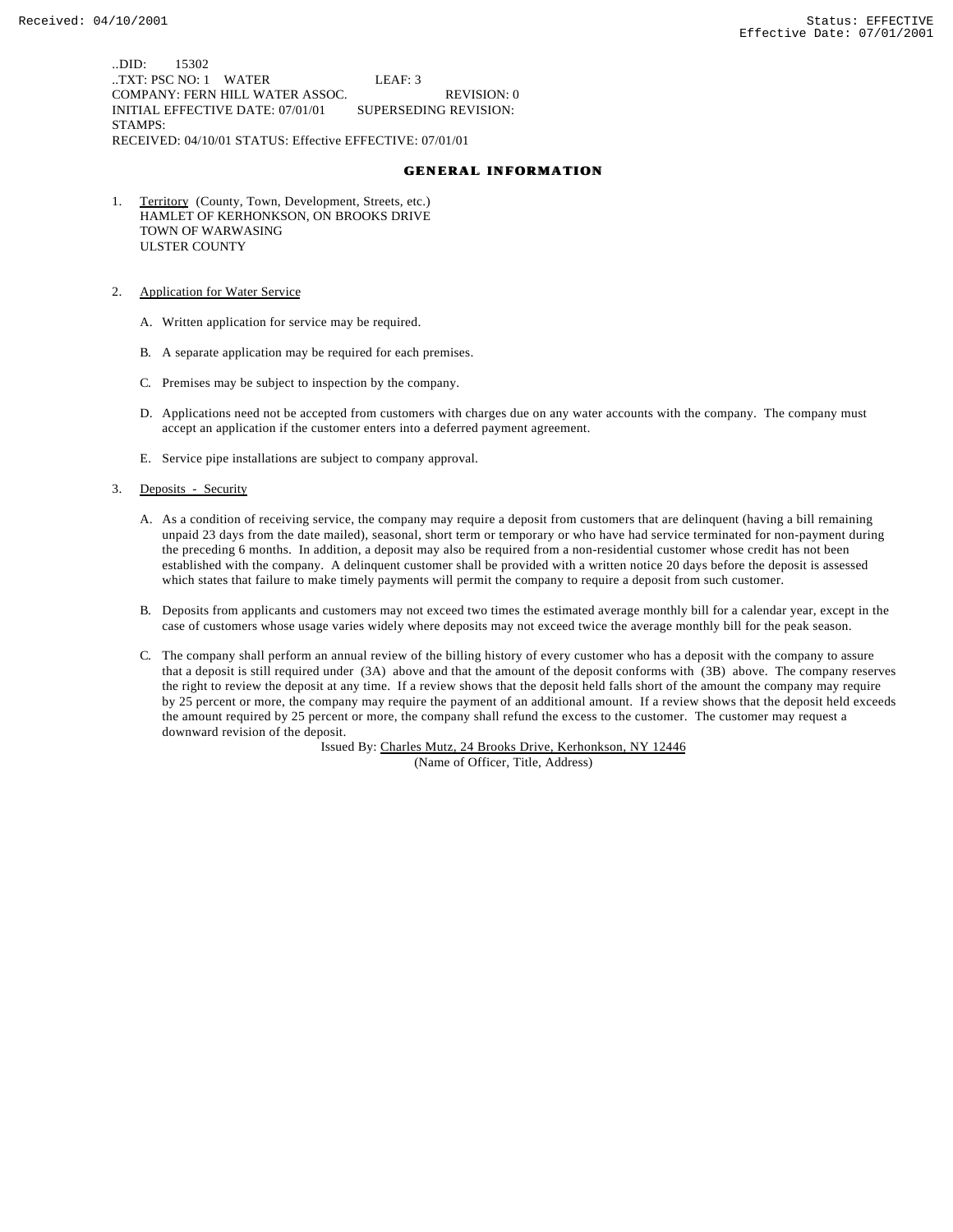..DID: 15303 ..TXT: PSC NO: 1 WATER LEAF: 4 COMPANY: FERN HILL WATER ASSOC. REVISION: 0 INITIAL EFFECTIVE DATE: 07/01/01 SUPERSEDING REVISION: STAMPS: RECEIVED: 04/10/01 STATUS: Effective EFFECTIVE: 07/01/01 RECEIVED: STATUS: EFFECTIVE:

#### **GENERAL INFORMATION**

4. Deposits - Interest

Every deposit shall earn simple interest at the rate per annum prescribed by the Public Service Commission. The interest must be paid to customers when the deposit is returned. If the deposit has been held for 12 consecutive months or more, the interest must be credited to the customer no later than the first bill rendered after the next succeeding first day of October and at the end of each succeeding 12 month period.

- 5. Deposits Return
	- A. The company shall return to a customer a deposit or portion of a deposit and all interest thereon no more than 30 days after:
		- (1) the day the account is closed and all bills are paid; or
		- (2) the date of the first bill for service rendered after a 12 month period during which time the customer was not delinquent, provided there is no other basis for the company to request a deposit; or
		- (3) a review of the deposit shows that a reduction of the deposit is warranted.
	- B. A deposit or portion of a deposit plus interest thereon that is subject to return may be credited to the customer's account in the amount of any outstanding charges. If any balance remains, a refund check shall be issued.
- 6. Deposits Other
	- A. In the event that the applicant desires service for a trailer or other non-permanent structure, he shall deposit with the company all costs of the connection of such service. Said deposit shall bear simple interest as required above and shall be refunded at the end of 10 years, or sooner in the event that a permanent structure for such service connection is completed.
	- B. The company may also require deposits from customers to guarantee future payments as set forth in lawn sprinkler, main extension, or other forms of contracts which are in a form approved by the Public Service Commission. The interest rates for these deposits will be the same as the interest rates for security deposits and such interest will be credited to the customer as prescribed by Commission rules.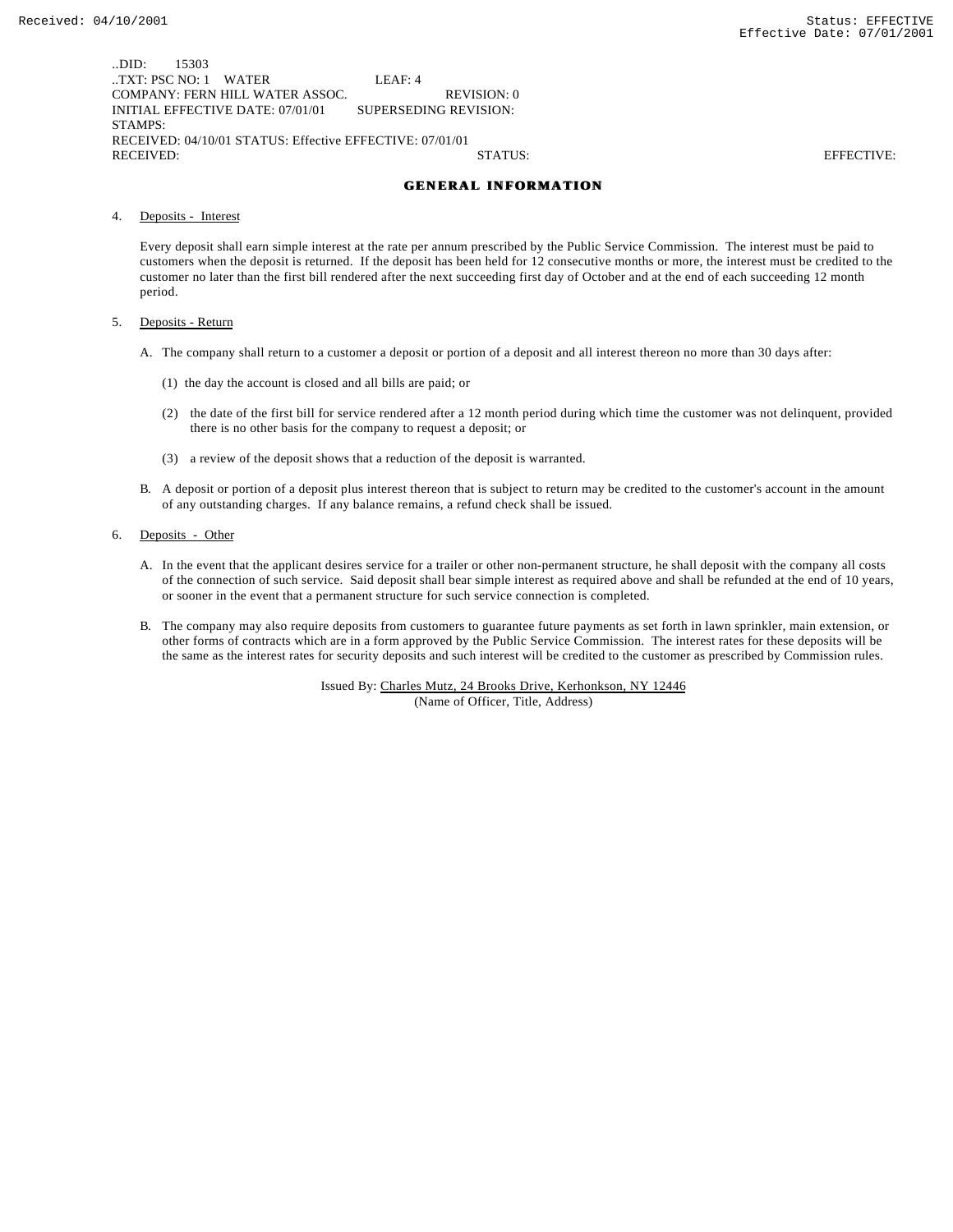..DID: 15304 ..TXT: PSC NO: 1 WATER LEAF: 5 COMPANY: FERN HILL WATER ASSOC. REVISION: 0 INITIAL EFFECTIVE DATE: 07/01/01 SUPERSEDING REVISION: STAMPS: RECEIVED: 04/10/01 STATUS: Effective EFFECTIVE: 07/01/01

#### **GENERAL INFORMATION**

- 7. General Rules
	- A. Customers must provide 10 days' written notice prior to the date on which termination of service is requested or prior to a change of occupancy, until which date the customer will be responsible for payment of service.
	- B. Fire hydrants shall not be used without the written permission of the company or unless in conformance with filed fire protection tariff provisions.
	- C. The company will not be liable for damage resulting from the presence of its facilities, supply, or use of water service, except damage resulting from gross negligence of the company.
	- D. The company may shut off water in its mains to make repairs and extensions. Where possible, proper advance notice will be made to customers affected.
	- E. The use of water for sprinkling, swimming pools, or other less essential uses may be restricted or prohibited where such use may unreasonably reduce the adequacy of service for other domestic purposes.
	- F. There must be a separate service for each premises.
	- G. Installation of service pipes and mains will not normally be made when the ground is frozen.
	- H. The customer is responsible for service pipes and plumbing within the property line. Any plumbing work done on the customer's service pipe is subject to approval by the company. No underground work shall be covered up until it has been inspected and approved by the company.
	- I. All leaks on customer premises or the customer portion of the service pipe must be repaired as soon as possible.
	- J. All mains, services (up to the property line) and other water system facilities will be maintained and replaced by the company.
	- K. The company will supply water in the distribution system at pressures between 20 and 100 pounds per square inch (psi) and will strive, where practicable, to maintain a normal working pressure of 60 psi with a minimum of 35 psi. If the company makes changes to its system which cause the pressure to increase to over 100 psi to existing customers, the company will be responsible for the first installation of the necessary equipment in the customer's premises. From that point on the equipment will be considered part of the customer's internal plumbing and the customer will be responsible for its maintenance or replacement. If a water pressure reducing valve, in the customer's or applicant's opinion, is necessary or desired to safeguard the plumbing, it is the customer's or applicant's responsibility to purchase, install and maintain this equipment. Where a pressure reducing valve is used it is also advisable to install a suitable pressure relief valve. All installations will comply with the local building codes and standards and are considered a part of the customer's internal plumbing.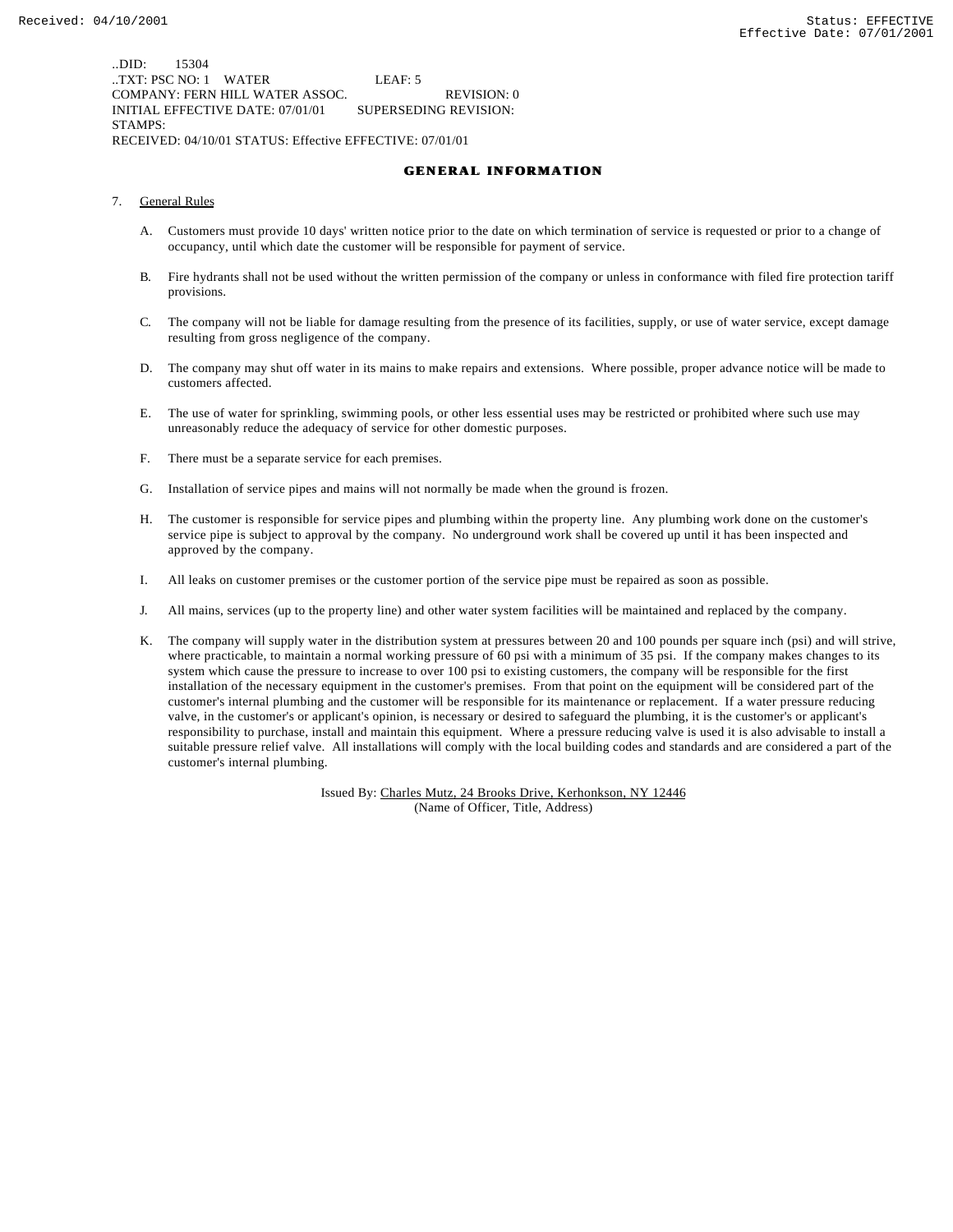..DID: 15305 ..TXT: PSC NO: 1 WATER LEAF: 6 COMPANY: FERN HILL WATER ASSOC. REVISION: 0 INITIAL EFFECTIVE DATE: 07/01/01 SUPERSEDING REVISION: STAMPS: RECEIVED: 04/10/01 STATUS: Effective EFFECTIVE: 07/01/01

#### **GENERAL INFORMATION**

- L. Where an applicant is seeking service at an elevation or gradient which could not otherwise be adequately serviced by existing plant, the company will require that the applicant bear the additional cost of providing such extraordinary service, or in the alternative, require the applicant to purchase, install and maintain the necessary special equipment, such as a hydro-pneumatic system, needed to serve the premises. The installation of a hydro-pneumatic system as part of the customer's internal plumbing may be subject to approval of the Health Department and should comply with local building codes and standards.
- M. Cross connections to water sources other than the company's or with other facilities are strictly prohibited. Customers must, at their expense, install and maintain such backflow prevention devices as may be required by the company in accordance with good water works practice or applicable laws or regulations.
- N. Customers must permit company representatives to enter their premises on reasonable request for purposes relating to the operation and maintenance of the company's system, including inspection of the customer's and the company's facilities, installation, reading, testing, replacement and removal of meters, and terminating and restoring service.
- O. No person shall maliciously, willfully or negligently break, damage, destroy, uncover, deface, block access to or tamper with any pipe, valve, meter, structure, appurtenance or equipment which is a part of the water works system.
- 8. Metered Service (if applicable and provided for in Service Class No. \_ or Nos. \_)
	- A. A meter of a type approved by the Commission is required for each premises.
	- B. The company will furnish, install, and maintain the meter. Unless the meter register is set at zero, the company shall attach a tag with the date and meter dial reading at the time of installation.
	- C. The customer will provide a location for the meter acceptable to the company and will be responsible for the cost of repairing damage resulting from human interference, frost, backflow of hot water, or other such causes.
	- D. Where the company agrees it is necessary to set a meter outside the building, it shall be installed at the expense of the customer in a pit acceptable to the company which is both water-tight and frostproof. The cover of the pit shall be fastened with a convenient locking device. Where the distance from the property line to the front wall of the building is greater than 75 feet, the company may require that the meter be set in a pit at or near the property line. If the pit is to be installed on property not owned or controlled by the customer, written consent of the owner of the property shall be obtained prior to the installation.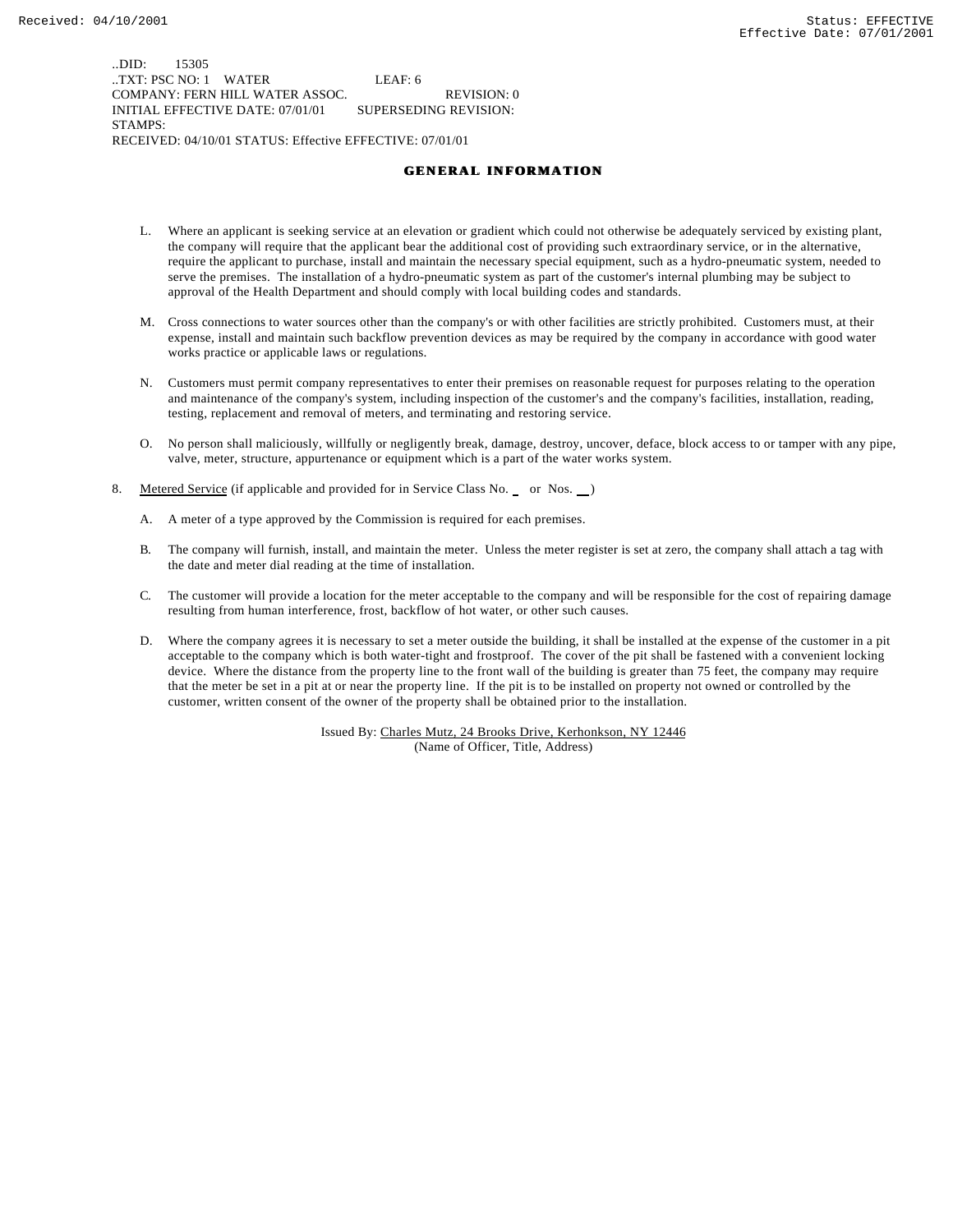..DID: 15294 ..TXT: PSC NO: 1 WATER LEAF: 7 COMPANY: FERN HILL WATER ASSOC. REVISION: 0 INITIAL EFFECTIVE DATE: 07/01/01 SUPERSEDING REVISION: STAMPS: RECEIVED: 04/10/01 STATUS: Effective EFFECTIVE: 07/01/01

#### **GENERAL INFORMATION**

- E. The company reserves the right to remove, test, and replace the meter.
- F. The company shall afford the customer an opportunity to verify the final reading of any water meter removed from the premises and obtain the customer's signature on a meter removal card which shows the date removed and the reading.
- G. Meters will be tested in conformance with rules of the Public Service Commission. In the case of a disputed account involving the accuracy of the meter, the company will have the meter tested upon the request of the customer. Should the customer request to have a second meter test within 1 year, the customer will be responsible for the actual cost incurred to have the meter tested including the cost to remove the meter, payable in advance to the company. This fee will be refunded if the meter's final weighted average is found to register in excess of 100 percent. Adjustments in bills for over-registration of the meter will be made in accordance with the current rules of the Public Service Commission.
- H. Bills will show meter readings and the dates read.
- I. Bills will be reasonably estimated where a meter has been inaccessible and will be so indicated on the bill.
- J. Where a meter has ceased to register or its percentage of accuracy cannot be determined, an estimated bill for the current period may be rendered. For all other periods the bill shall be the minimum applicable charge.
- 9. Unmetered Service (if applicable and provided for in Service Class No.  $1$  or Nos.  $)$

All applicable provisions of this tariff shall apply.

10. Extension of Mains

Mains will be extended in conformance with Commission Rules and Regulations found in 16 NYCRR, Part 501.

11. Discontinuance of Service - Non-Payment

 Service may be discontinued under the following provisions: for non-payment of any amount due for water supplied, for failure to make any payment due under a deferred payment agreement or for meter repairs (see Section 8C), for failure to post a required deposit or for failure to pay any fee or charge accruing under the contract or tariff.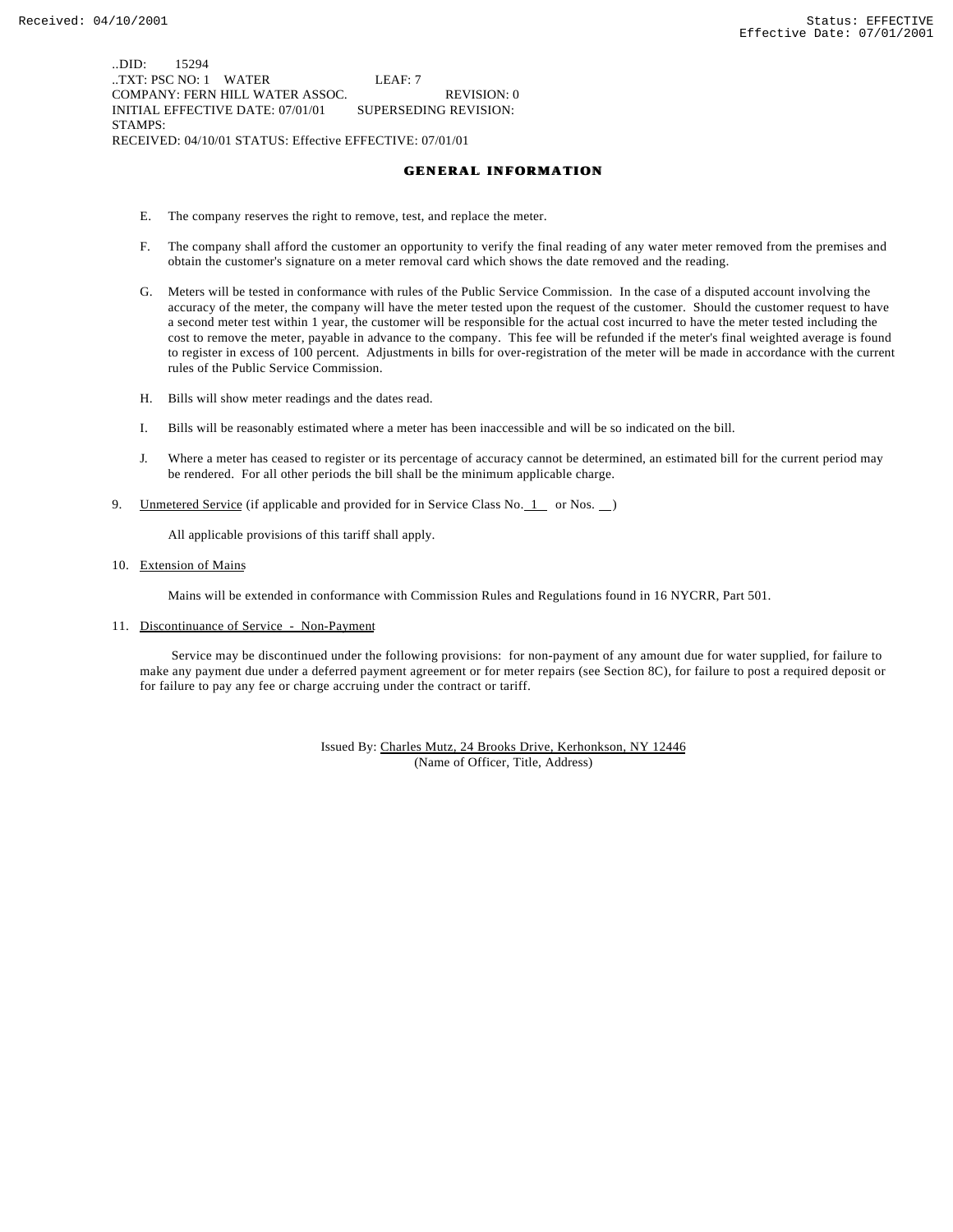..DID: 15296 ..TXT: PSC NO: 1 WATER LEAF: 8 COMPANY: FERN HILL WATER ASSOC. REVISION: 0 INITIAL EFFECTIVE DATE: 07/01/01 SUPERSEDING REVISION: STAMPS: RECEIVED: 04/10/01 STATUS: Effective EFFECTIVE: 07/01/01 RECEIVED: STATUS: EFFECTIVE:

#### **GENERAL INFORMATION**

- A. A bill not paid within 23 days of mailing is considered delinquent, and the company may discontinue service after complying with 16 NYCRR, Part 533 which requires: (1) 15 days written notice if served personally, or (2) 15 days after a registered letter containing such notice has been signed or refused, or (3) 18 days after mailing written notice in a post-paid wrapper. Service will not be reestablished until payment of all proper arrears, charges and deposits is made or a deferred payment agreement is entered into. Receipt of a subsequently dishonored negotiable instrument in response to a notice of discontinuance shall not constitute payment of the customer's account and the company shall not be required to issue additional notice prior to discontinuance. There will be a charge for processing all returned checks equal to the bank charge plus a handling fee of \$5.00 (not to exceed the maximum allowed by section 5-328 of General Obligations Law).
- B. The company will not discontinue service to residential premises for non-payment of bills on a Friday, Saturday, Sunday, public holiday (as defined in General Construction Law), or on a day on which the utility's main office is closed. Discontinuance can only take place from Monday to Thursday between the hours of 8 a.m. and 4 p.m.
- C. The company will not discontinue service for non-payment of bills to any person or entity receiving public assistance if the payment for such service is to be paid directly by the Department of Social Services or by the local Social Services representatives.

#### 12. Discontinuance of Service - Other

- A. Service rendered under any application, contract or agreement may be discontinued by the company after reasonable notice for any of the following reasons:
	- (1) For willful or indifferent waste of water due to any cause or for non-authorized use of water.
	- (2) For failure to protect from damage the meter and connection, or for failure to protect and maintain the service pipe or fixtures on the property of the customer in a condition satisfactory to the company.
	- (3) For tampering with any meter, connections, service pipe, curb cock, seal or any other appliance of the company controlling or regulating the customer's water supply.
	- (4) For failure to provide the company's employees reasonable access to the premises supplied, or for obstructing the way of ingress to the meter or any other appliances controlling or regulating the customer's water supply.
	- (5) In case of vacancy of the premises.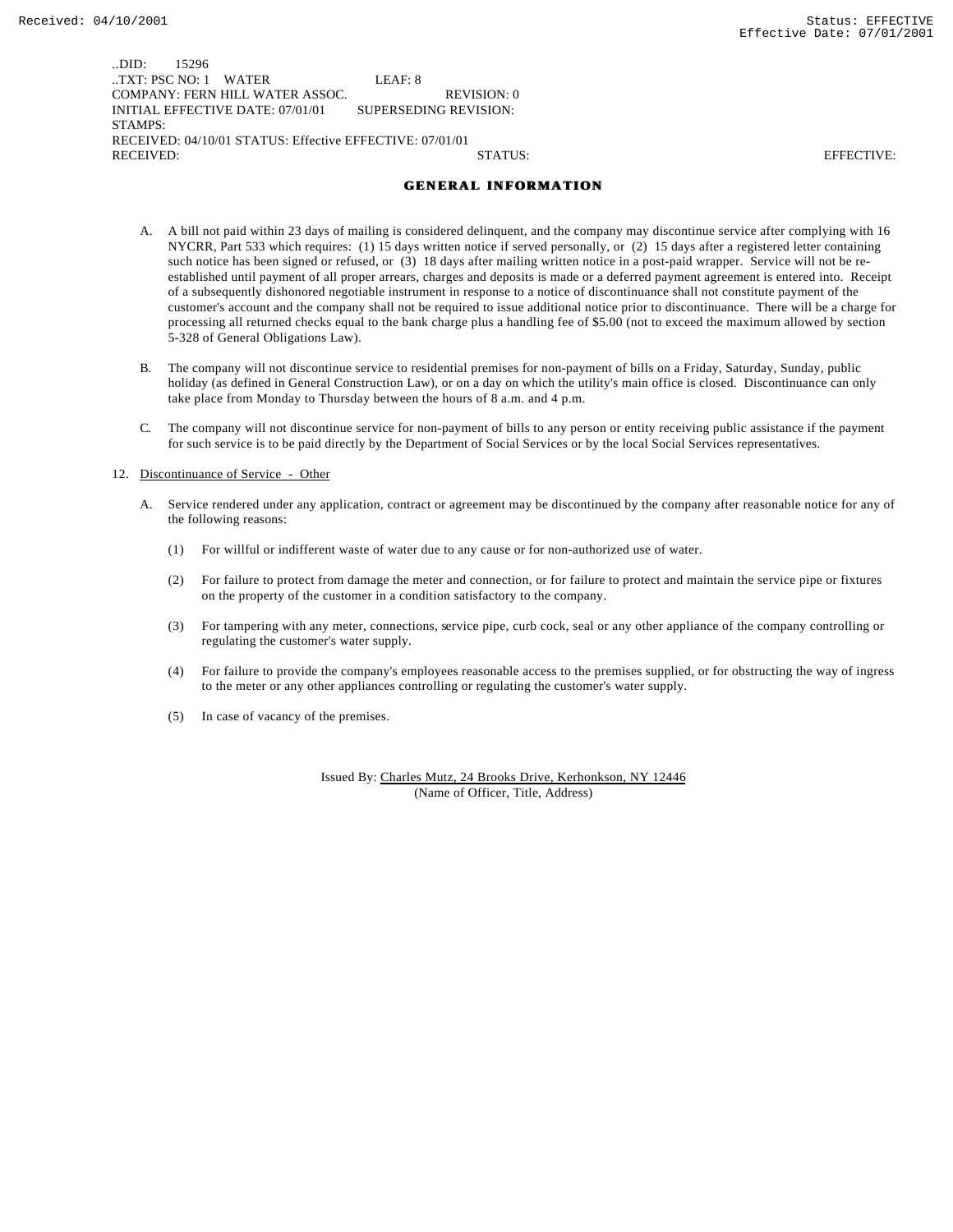..DID: 15297 ..TXT: PSC NO: 1 WATER LEAF: 9 COMPANY: FERN HILL WATER ASSOC. REVISION: 0 INITIAL EFFECTIVE DATE: 07/01/01 SUPERSEDING REVISION: STAMPS: RECEIVED: 04/10/01 STATUS: Effective EFFECTIVE: 07/01/01

#### **GENERAL INFORMATION**

- (6) For cross connections.
- (7) For submetering or reselling water.
- (8) For non-compliance with water usage restrictions.
- (9) For violation of any rule or regulation of the company as filed with the Public Service Commission, provided such violation affects the reliability or integrity of the water system.
- B. Written notice of discontinuance of service shall contain the information required by 16 NYCRR Section 533.3 and will be given except in those instances where a public health hazard exists.
- C. The company may, at any time, temporarily discontinue water service in case of accident, or for the purpose of making connections, alterations, repairs, changes, etc.
- D. Except as stated in the preceding paragraph, or in the case of a violation that threatens the integrity of the water system, the company shall not discontinue service to any customer on a Friday, Saturday, Sunday, Public Holiday or on a day when the company is not open for business. Public Holiday shall refer to those holidays defined in the General Construction Law.

#### 13. Discontinuance of Residential Service - Special Procedures

 If termination of service would result in serious impairment to health and safety, the company must delay the termination of service or, if service has already been terminated, must restore service, for thirty days under the following conditions:

- A. all occupants are either blind, disabled, 62 years of age or older or 18 years of age or under;
	- B. a medical emergency exists; or
- C. if heating would be affected between November 1 and April 1.

 It is the customer's responsibility to notify the company that such conditions exist and to provide any required documentation. The company may require that the customer make appropriate arrangements to pay any arrears as well as pay current bills.

#### 14. Deferred Payment Agreements

 In addition to those circumstances in Section 13, the company will consider granting customers reasonable payment terms in cases where a customer is threatened with termination of service, or where the company has issued a backbill to a customer. Any such agreement may require the customer to make a reasonable down payment, and to pay current bills when issued.

Issued By: Charles Mutz, 24 Brooks Drive, Kerhonkson, NY 12446

(Name of Officer, Title, Address)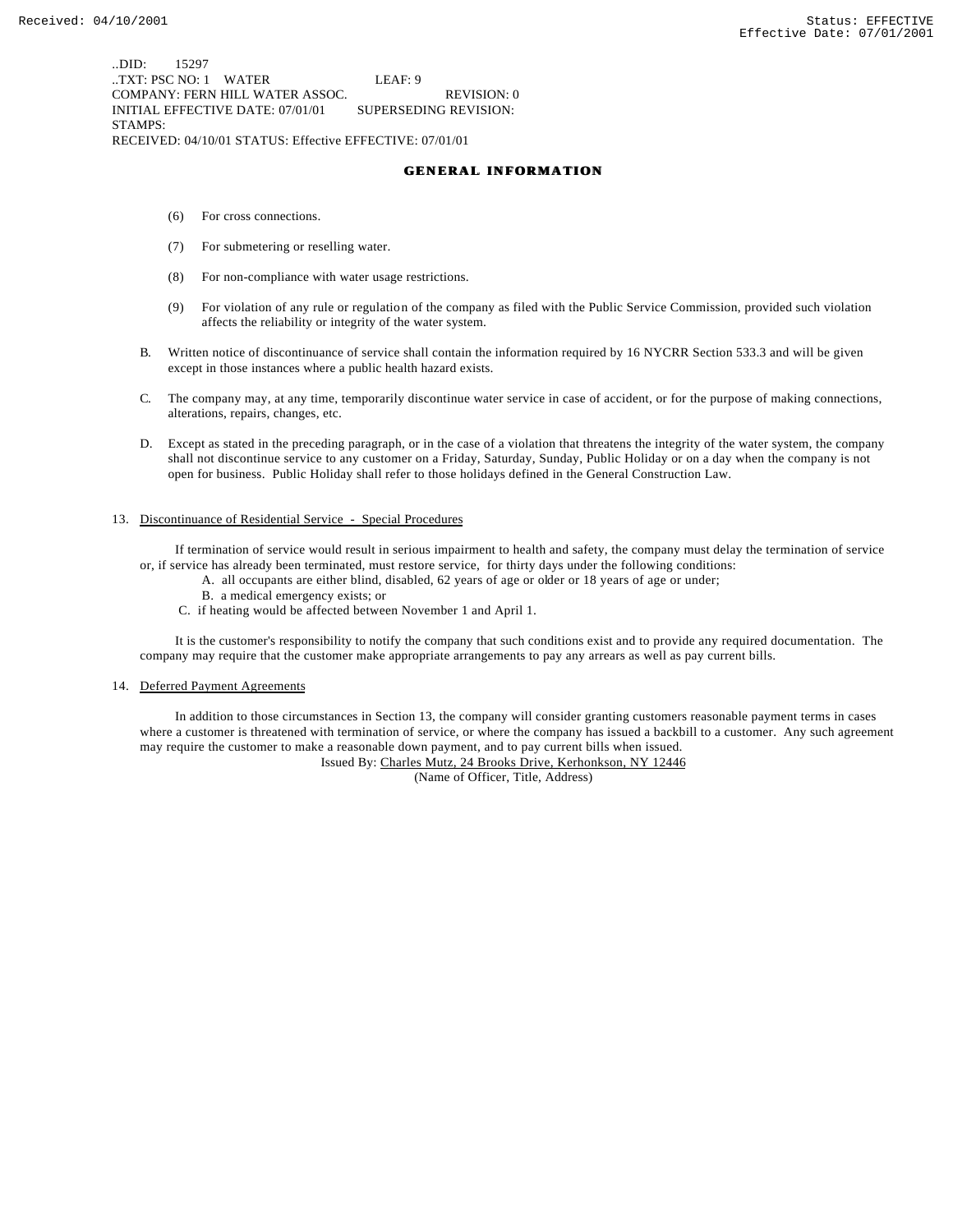..DID: 15298 ..TXT: PSC NO: 1 WATER LEAF: 10 COMPANY: FERN HILL WATER ASSOC. REVISION: 0 INITIAL EFFECTIVE DATE: 07/01/01 SUPERSEDING REVISION: STAMPS: RECEIVED: 04/10/01 STATUS: Effective EFFECTIVE: 07/01/01

## **GENERAL INFORMATION**

## 15. Complaint Handling Procedures

- A. The company will promptly investigate and evaluate all complaints received from customers regarding bills for service rendered or required deposits. The results of the company's findings will be reported to the customer. During the period of investigation and evaluation, service will not be discontinued, nor shall a new notice of termination be issued, provided, however, that the customer will be required to pay the undisputed portion of any balance due, which may include bills for current usage.
- B. After the completion of such an investigation, if the company determines that the disputed service has been rendered, or that the disputed charge or deposit is proper in whole or in part, the company may require that the full bill or deposit be paid. Appropriate notices of the determination shall be given to the customer, and where notice of discontinuance of service was previously sent, or is served with the determination, such notice shall include a statement advising the customer of the availability of the Commission's complaint handling procedures, including the address and telephone number of the Department's Consumer Services Division. Where prior notice of discontinuance was sent, company procedure provides for discontinuance of service if customer fails to pay the proper amount due and owing within 5 days after notice of the company determination was served personally on the customer or at least 8 days after mailing of the notice. Under no circumstances will discontinuance of service occur if so precluded by the Commission.
- C. In situations where the complaint procedures of the Commission have been invoked and it is determined that the disputed service has been rendered or that the disputed charge or deposit is proper and prior notice of discontinuance was sent, a customer's service will not be discontinued for failure to pay the amount found due and owing until at least 5 days after notice of the Commission's determination, where personal service is made, or at least 8 days after mailing of such a notice.

## 16. Restoration of Service

 A charge will be made to restore service after discontinuance at the member's request, for nonpayment or for violation of these rules.

 This charge or charges will be a rate agreed upon by the members of the Association and will appear on all written notices of discontinuation of service. Any member has the right to request that the Department of Public Service investigate the charges.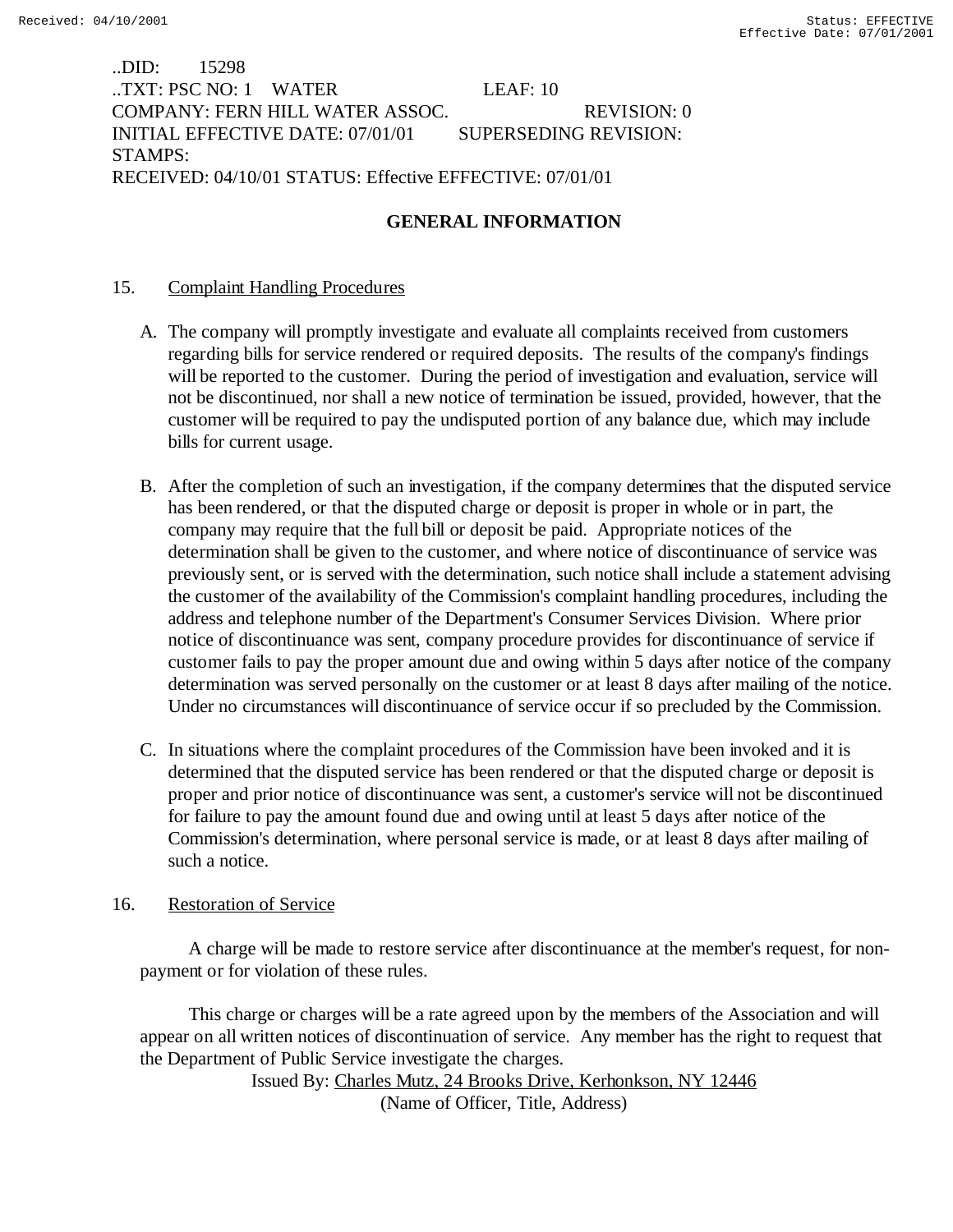## ..DID: 15299 ..TXT: PSC NO: 1 WATER LEAF: 11 COMPANY: FERN HILL WATER ASSOC. REVISION: 0 INITIAL EFFECTIVE DATE: 07/01/01 SUPERSEDING REVISION: STAMPS: RECEIVED: 04/10/01 STATUS: Effective EFFECTIVE: 07/01/01

## **GENERAL INFORMATION**

In a case where service is being restored after discontinuance for non-payment, the Association may require full payment of all arrears as well as the restoration of service charge. If the Association and the member have entered into some form of payment agreement, the agreed upon down payment may be required before service will be restored.

If it becomes necessary to disconnect service at the main because of willful acts of a member, the service restoration charge will include the actual costs incurred by the Association to disconnect and reconnect the service.

#### 17. Interest on Customer Overpayments

The company will provide interest on a customer overpayment as follows:

- A. A customer overpayment is defined as payment by the customer to the company in excess of the correct charge for water service supplied to the customer which was caused by erroneous billing by the utility.
- B. The rate of interest on such amounts shall be the greater of the unadjusted customer deposit rate or the applicable late payment rate, if any, for the service classification under which the customer was billed. Interest shall be paid from the date when the customer overpayment was made, adjusted for any changes in the deposit rate or late payment rate, and compounded monthly, until the date when the overpayment was refunded.
- C. The company will not pay interest on customer overpayments that are refunded within 30 days after such overpayment is received by the company.

#### 18. Regulation

 All matters, rules and other situations concerning the rendering of water service which are not specifically covered herein or in a provision of the New York State Codes, Rules and Regulations and which are subject to the jurisdiction of the Public Service Commission, and for which a customer and the company cannot agree as to an equitable and fair solution will be referred to said Commission to be resolved. Either the customer or the company may request that a rule or provision of this tariff be changed for a particular situation.